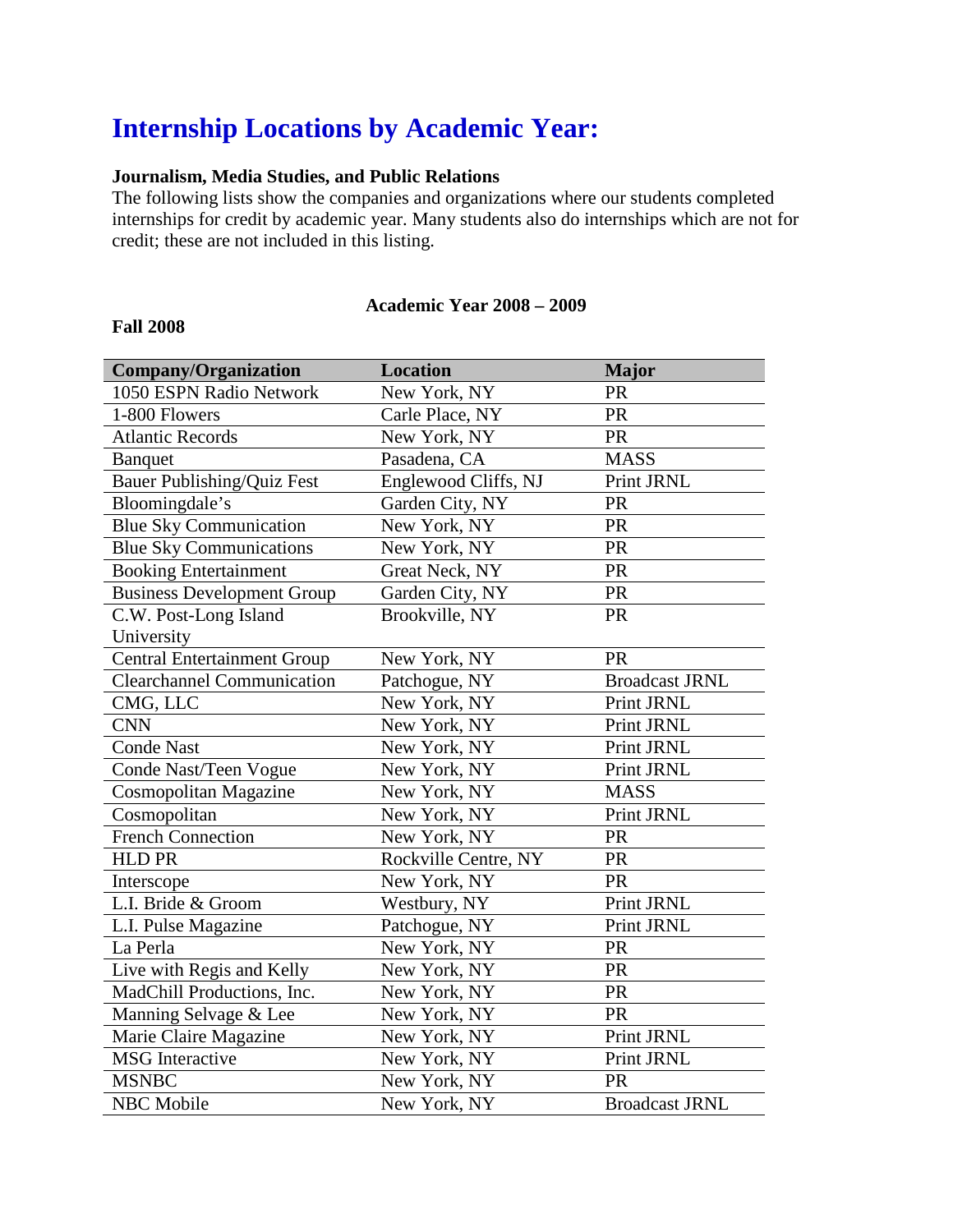| News 12 Long Island        | Woodbury, NY      | <b>Broadcast JRNL</b> |
|----------------------------|-------------------|-----------------------|
| News 12                    | Woodbury, NY      | <b>Broadcast JRNL</b> |
| NY Islanders Hockey Club   | Plainview, NY     | <b>MASS</b>           |
| NY Mets                    | Flushing, NY      | <b>Broadcast JRNL</b> |
| <b>Pitch Control PR</b>    | New York, NY      | <b>PR</b>             |
| Premiere Radio Network     | New York, NY      | <b>MASS</b>           |
| Quinn $& Co.$              | New York, NY      | <b>PR</b>             |
| Quinn & Co.                | New York, NY      | <b>PR</b>             |
| Quinn & Co.                | New York, NY      | <b>PR</b>             |
| Redbook                    | New York, NY      | Print JRNL            |
| Rogers & Cowan             | New York, NY      | <b>PR</b>             |
| <b>State Theatre of NJ</b> | New Brunswick, NJ | <b>PR</b>             |
| <b>Store Adore</b>         | New York, NY      | <b>PR</b>             |
| <b>Taylor PR</b>           | New York, NY      | <b>PR</b>             |
| <b>WCBS</b>                | New York, NY      | Print JRNL            |
| WCBS-TV                    | New York, NY      | <b>Broadcast JRNL</b> |
| WMUR                       | Manchester, NH    | <b>Broadcast JRNL</b> |

## **Spring 2009**

| <b>Company/Organization</b>       | <b>Location</b>   | <b>Major</b>          |
|-----------------------------------|-------------------|-----------------------|
| <b>1050 ESPN</b>                  | New York, NY      | <b>Broadcast JRNL</b> |
| 1-800 Flowers.com                 | Carle Place, NY   | <b>PR</b>             |
| <b>ABC</b> News Longform Unit     | New York, NY      | Print JRNL            |
| <b>Adventure Publishing Group</b> | New York, NY      | Print JRNL            |
| <b>American Cancer Society</b>    | Syosset, NY       | <b>PR</b>             |
| <b>Atlantic Records</b>           | New York, NY      | <b>PR</b>             |
| <b>Atlantic Records</b>           | New York, NY      | <b>PR</b>             |
| <b>Banquet</b>                    | Pasadena, CA      | <b>MASS</b>           |
| Be the Media                      | New Hyde Park, NY | Print JRNL            |
| <b>Behrman Communications</b>     | New York, NY      | <b>PR</b>             |
| Big Apple Circus                  | New York, NY      | <b>PR</b>             |
| Bloomingdale's                    | Garden City, NY   | <b>PR</b>             |
| Bloomingdale's                    | Garden City, NY   | <b>PR</b>             |
| <b>Britton Agency</b>             | New York, NY      | <b>PR</b>             |
| <b>Business Development Group</b> | Garden City, NY   | <b>PR</b>             |
| <b>Business Development Group</b> | Garden City, NY   | <b>PR</b>             |
| <b>CBS</b>                        | New York, NY      | <b>Broadcast JRNL</b> |
| $CBS - The Early Show$            | New York, NY      | <b>Broadcast JRNL</b> |
| <b>CBS Early Show</b>             | New York, NY      | <b>Broadcast JRNL</b> |
| <b>CBS</b> News                   | New York, NY      | <b>Broadcast JRNL</b> |
| <b>CBS</b> News                   | New York, NY      | <b>Broadcast JRNL</b> |
| <b>CBS</b> News                   | New York, NY      | <b>MASS</b>           |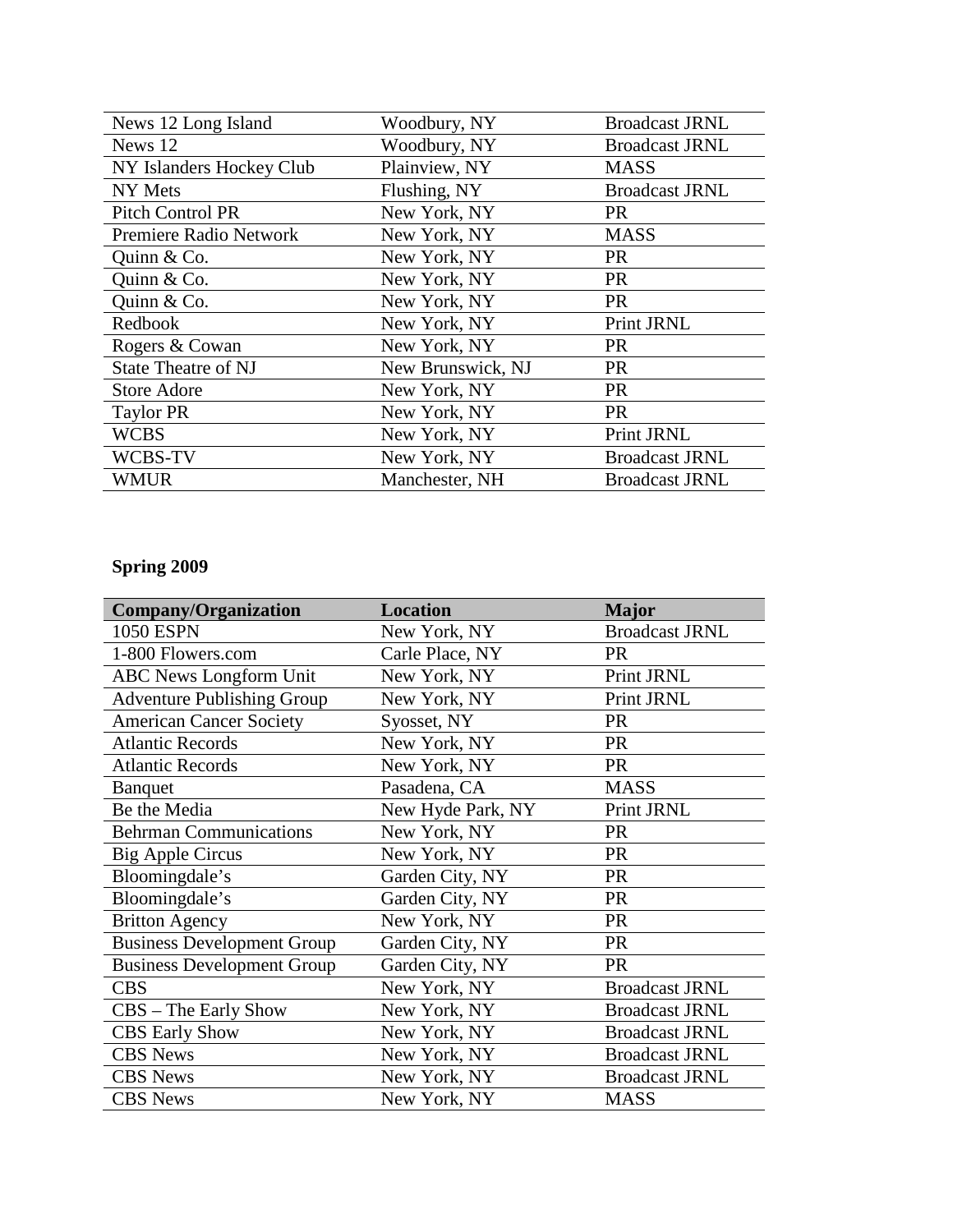| <b>Company/Organization</b>        | <b>Location</b> | <b>Major</b>          |
|------------------------------------|-----------------|-----------------------|
| Charo Ezdrin                       | Mineola, NY     | PR                    |
| <b>Columbus PR</b>                 | New York, NY    | PR                    |
| Cookie Magazine                    | New York, NY    | Print JRNL            |
| Corporate Board Member Mag.        | New York, NY    | <b>Broadcast JRNL</b> |
| Details Magazine                   | New York, NY    | Print JRNL            |
| Dowd Agency                        | New York, NY    | <b>PR</b>             |
| Eats.com                           | New York, NY    | <b>PR</b>             |
| <b>Elegant Bride</b>               | New York, NY    | Print JRNL            |
| ESPN 1050 Radio                    | New York, NY    | <b>Broadcast JRNL</b> |
| <b>ESPN Radio</b>                  | New York, NY    | <b>PR</b>             |
| <b>FOX News</b>                    | New York, NY    | <b>Broadcast JRNL</b> |
| Fox News/Business Network          | New York, NY    | PR                    |
| <b>FOX Publicity</b>               | New York, NY    | <b>PR</b>             |
| Fresh Air Fund                     | New York, NY    | <b>PR</b>             |
| Hearst Corp.                       | New York, NY    | Print JRNL            |
| <b>Herald Community Newspapers</b> | Garden City, NY | Print JRNL            |
| Hofstra University Athletics       | Hempstead, NY   | PR                    |
| <b>Hunter Public Relations</b>     | New York, NY    | PR                    |
| <b>HWH Public Relations</b>        | New York, NY    | PR                    |
| <b>J9 Public Relations</b>         | Massapequa, NY  | PR                    |
| L.I. Philharmonic                  | Melville, NY    | <b>PR</b>             |
| Live w/ Regis & Kelly              | New York, NY    | <b>Broadcast JRNL</b> |
| Massapequa Post                    | Massapequa, NY  | Print JRNL            |
| MTA - NYC Transit                  | New York, NY    | Print JRNL            |
| MTV Res. & Strategic Insights      | New York, NY    | <b>PR</b>             |
| Nassau Suffolk Hospital Council    | Hauppaugue, NY  | <b>PR</b>             |
| <b>NBC</b> Universal               | New York, NY    | <b>Broadcast JRNL</b> |
| <b>New Victory Theater</b>         | New York, NY    | <b>PR</b>             |
| Newsday                            | Melville, NY    | Print JRNL            |
| NY Islanders                       | Uniondale, NY   | <b>Broadcast JRNL</b> |
| NY Mets                            | Flushing, NY    | PR                    |
| NY1 News                           | New York, NY    | Print JRNL            |
| NY1 News                           | New York, NY    | <b>Broadcast JRNL</b> |
| NY1 News                           | New York, NY    | <b>Broadcast JRNL</b> |
| OK Magazine                        | New York, NY    | Print JRNL            |
| Pulse Radio $-87.7$                | Brooklyn, NY    | <b>PR</b>             |
| Rogers & Cowan                     | New York, NY    | PR                    |
| Rogers & Cowan                     | New York, NY    | PR                    |
| Rubenstein & Assoc.                | New York, NY    | <b>PR</b>             |
| Tommy Hilfiger                     | New York, NY    | <b>PR</b>             |
| Torn by Ronny Koba                 | New York, NY    | <b>MASS</b>           |
| Town & Country                     | New York, NY    | Print JRNL            |
| <b>Transit Transit News</b>        | Brooklyn, NY    | <b>Broadcast JRNL</b> |
| United Nations Association of      |                 | Print JRNL            |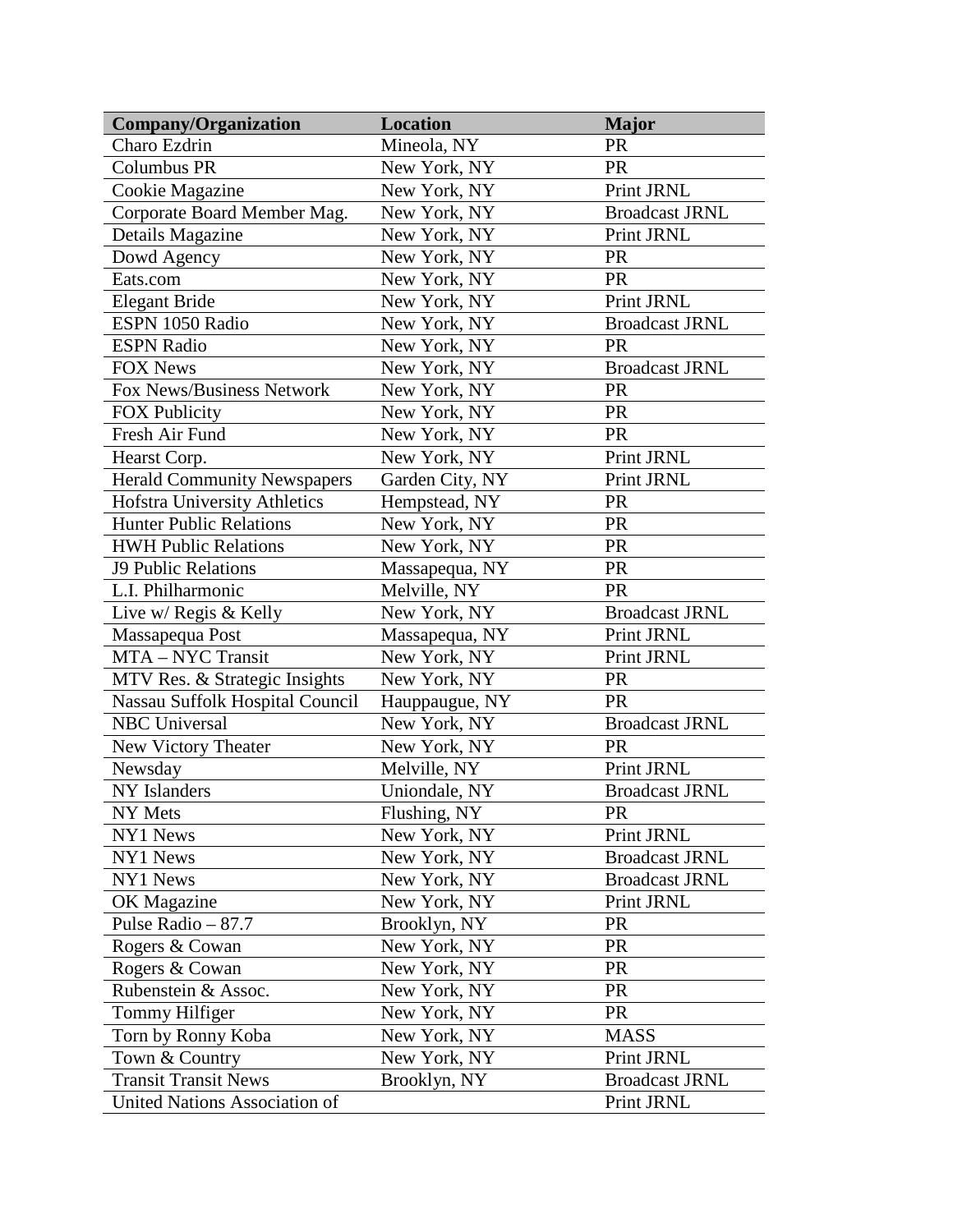| <b>Company/Organization</b>    | <b>Location</b> | <b>Major</b>          |
|--------------------------------|-----------------|-----------------------|
| the USA                        |                 |                       |
| WABC – Sean Hannity Show       | New York, NY    | <b>Broadcast JRNL</b> |
| WABC - TV Eyewitness News      | New York, NY    | <b>Broadcast JRNL</b> |
| $WCBS - TV$                    | New York, NY    | <b>Broadcast JRNL</b> |
| <b>WFAN Radio</b>              | Astoria, NY     | <b>Broadcast JRNL</b> |
| <b>Winstone Productions</b>    | New York, NY    | <b>PR</b>             |
| World Hampton Public Relations | New York, NY    | <b>PR</b>             |
| $W$ PIX – Ch. 11               | New York, NY    | <b>PR</b>             |
| <b>WPIX Channel 11</b>         | New York, NY    | <b>PR</b>             |
| Zimmerman Edelson              | Great Neck, NY  | <b>PR</b>             |

## **Summer 2009**

| Company/Organization           | <b>Location</b>        | <b>Major</b>          |
|--------------------------------|------------------------|-----------------------|
| 1 800 Flowers.com              | Carle Place, NY        | <b>PR</b>             |
| 1050 ESPN Radio                | New York, NY           | <b>Broadcast JRNL</b> |
| <b>Abel Communications</b>     | Baltimore, MD          | <b>PR</b>             |
| All You Magazine               | New York, NY           | <b>PR</b>             |
| Allstate Insurance Co.         | Hauppauge, NY          | <b>PR</b>             |
| <b>American Cancer Society</b> | New York, NY           | <b>PR</b>             |
| Animal Lover's League          | Glen Cove, NY          | PR                    |
| <b>Barcelona Design Center</b> | Spain                  | PR                    |
| Bloomingdale's                 | Garden City, NY        | PR                    |
| Bloomingdale's                 | Garden City, NY        | PR                    |
| <b>Blue Sky Communications</b> | New York, NY           | PR                    |
| <b>CBS</b> Radio               | Farmington, CT         | <b>Broadcast JRNL</b> |
| <b>Charlie Rose Show</b>       | New York, NY           | Print JRNL            |
| <b>Corbett PR</b>              | Floral Park, NY        | <b>PR</b>             |
| DScribed, Inc.                 | Hicksville, NY         | PR                    |
| <b>Future US</b>               | New York, NY           | <b>PR</b>             |
| Georgio Armani Corp.           | New York, NY           | PR                    |
| Gray & Rice PR                 | Boston, MA             | PR                    |
| <b>Hearst Magazines</b>        | New York, NY           | PR                    |
| <b>J9 Public Relations</b>     | Massapequa, NY         | PR                    |
| <b>KCD</b> Worldwide           | New York, NY           | <b>PR</b>             |
| <b>KJLH Radio</b>              | Inglewood, CA          | <b>Broadcast JRNL</b> |
| L.I. Children's Museum         | Garden City, NY        | <b>PR</b>             |
| L.I. Herald                    | Garden City, NY        | Print JRNL            |
| L.I. Lizards                   | Huntington Station, NY | <b>PR</b>             |
| <b>News 12 Networks</b>        | Woodbury, NY           | <b>Broadcast JRNL</b> |
| <b>Our Greener Future</b>      | Chicago, IL            | Print JRNL            |
| <b>PRANA Marketing</b>         | Englewood Cliffs, NJ   | PR                    |
| Prime Visibility               | Farmingdale, NY        | <b>PR</b>             |